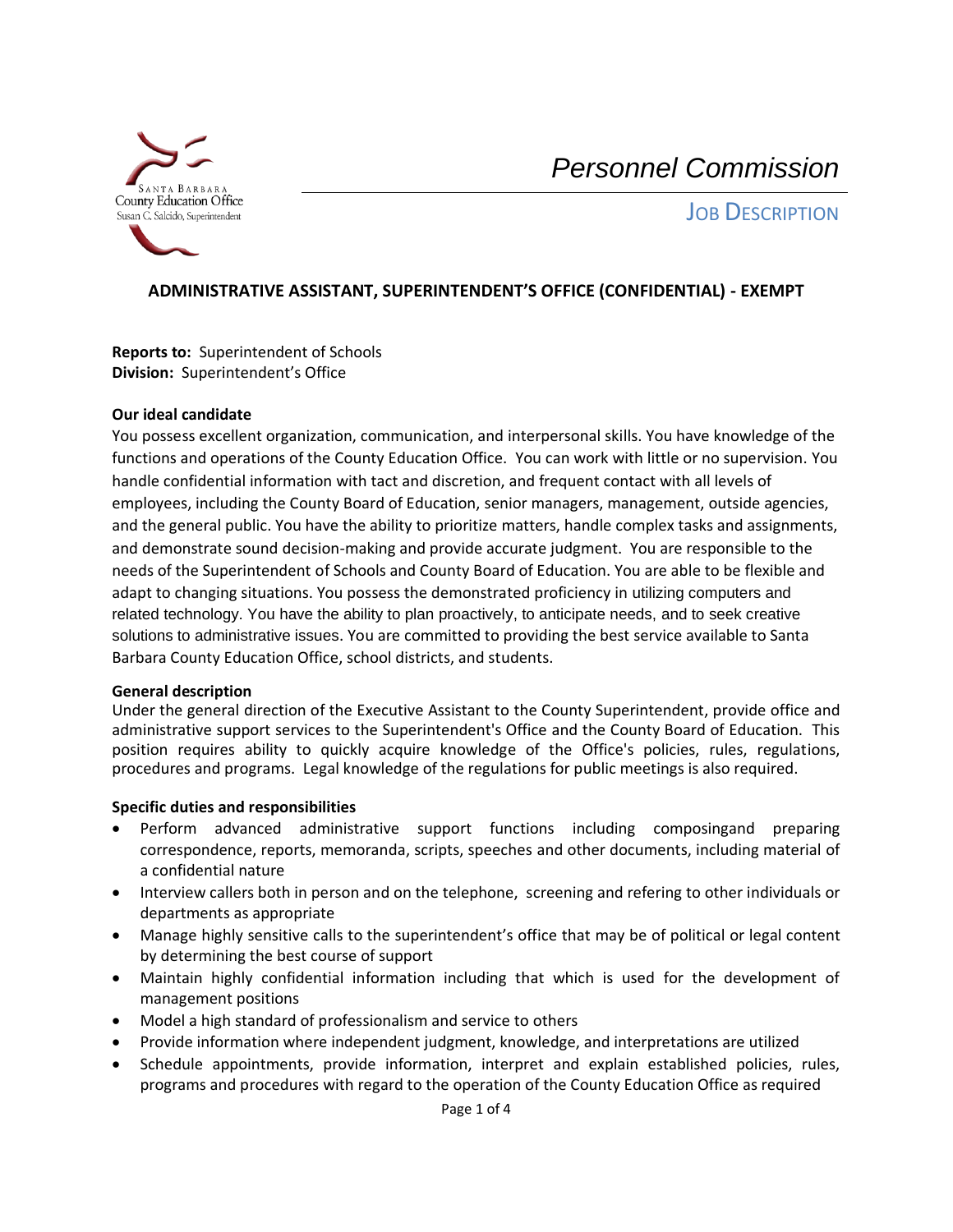

**JOB DESCRIPTION** 

### **ADMINISTRATIVE ASSISTANT, SUPERINTENDENT'S OFFICE (CONFIDENTIAL) - EXEMPT**

- Assist in the preparation for monthly meetings of the County Board of Education and Santa Barbara County School Boards Association including sending meeting reminders, developing, composing, duplicating and distributing agendas and supporting documents, reviewing and monitoring materials to be included in agenda
- Assist with superintendent television tapings including composing correspondence, obtaining interview notes and scripts for files, typing and/or formating scripts, duplicating and distributing digital copies of taping, and updating taping logs
- Prepare and schedule conference rooms for meetings
- Prepare purchase orders for Association meeting expenses, invoice districts for annual Association dues and prepare the annual Association budget
- Prepare and processes travel arrangements and reimbursements for the superintendent and board members as assigned
- Provide office support services to board members and other administrative staff as assigned
- Open, sort and review office mail for routing to appropriate department or programs
- Establish and maintain various files, indexes, records and reports for the Superintendent's Office and the County Board of Education
- Maintain, order and receive office supplies, equipment and forms for the Superintendent's Office, County Board of Education and other assigned special projects
- Assist in budget planning and expenditure control process
- Arrange for repair of office equipment as needed
- Prepare purchase orders, invoices and other documents
- Research and abstract data pertaining to laws, policies and procedures related to job assignment
- Distribute notifications on recommended updates to board policies to the appropriate senior management
- Maintain confidential information and records, including mailing lists and emergency contact information
- Prepare and maintain financial and statistical records and reports including a check for accuracy, completeness and compliance with established standards and procedures
- Operate a variety of modern office equipment including computer, typewriter, fax, scanner, calculator and copiers
- Perform related duties as assigned

#### **Requirements**

Education: Graduation from high school supplemented by evidence of business or office courses or administrative support experience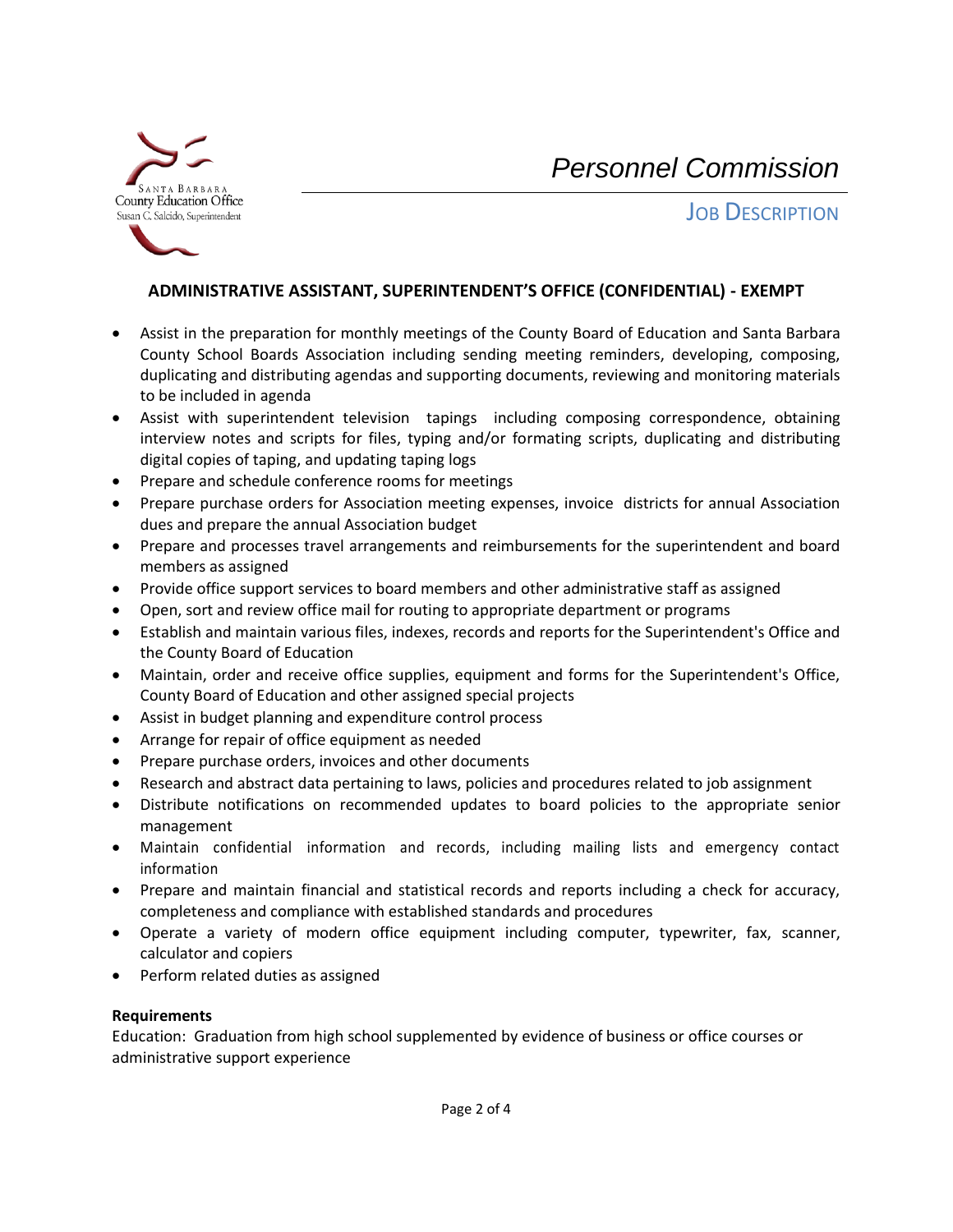

**JOB DESCRIPTION** 

## **ADMINISTRATIVE ASSISTANT, SUPERINTENDENT'S OFFICE (CONFIDENTIAL) - EXEMPT**

Experience: six years of increasingly responsible administrative support experience preferably in a public education setting

#### **Knowledge and skills**

- Public education organization and operations
- Terminology and programs of the County Education Office
- Modern office practices, procedures and equipment Personal computers and industry standard software applications including Microsoft Office, Filemaker, Escape, advanced Excel, and other software programs pertinent to the functions of the assigned department
- Telephone techniques and etiquette that provide a high professional standard of service to others and demonstrate a calm and patient demeanor
- Statistical and financial record-keeping as well as basic statistical analysis
- Correct English usage, grammar, spelling, punctuation and vocabulary
- Advanced oral and written communication skills
- Principles of training and providing work direction that promotes high standards, professionalism, collaboration, and a positive work environment
- Advanced interpersonal skills promoting an environment of respect while using tact, patience and courtesy
- Brown Act legal requirements in public meetings

#### **Abilities**

- Promote a high standard of professionalism and a positive, healthy work environment
- Learn the County Education Office organization, operations, policies and objectives, terminology and programs
- Learn parliamentary procedures in accordance with Brown Act procedures for public agencies
- Interpret, explain and apply laws, rules, regulations and policies with relationship to the assigned program or office
- Perform varied, complex administrative tasks and administrative support duties
- Operate a variety of office machines including typewriter, calculator, copiers
- Operate office machines including a computer and applicable software
- Establish and maintain effective working relationships with the public and others
- Maintain records and prepare reports and memoranda
- Interpret, explain and apply laws, rules, regulations and policies
- Meet schedules and time lines in spite of frequent interruptions
- Plan and organize work independently with little direction
- Analyze situations accurately and adopt an effective course of action
- Demonstrate keyboarding/typing skills and speed as required by assignment
- Work confidentially with discretion